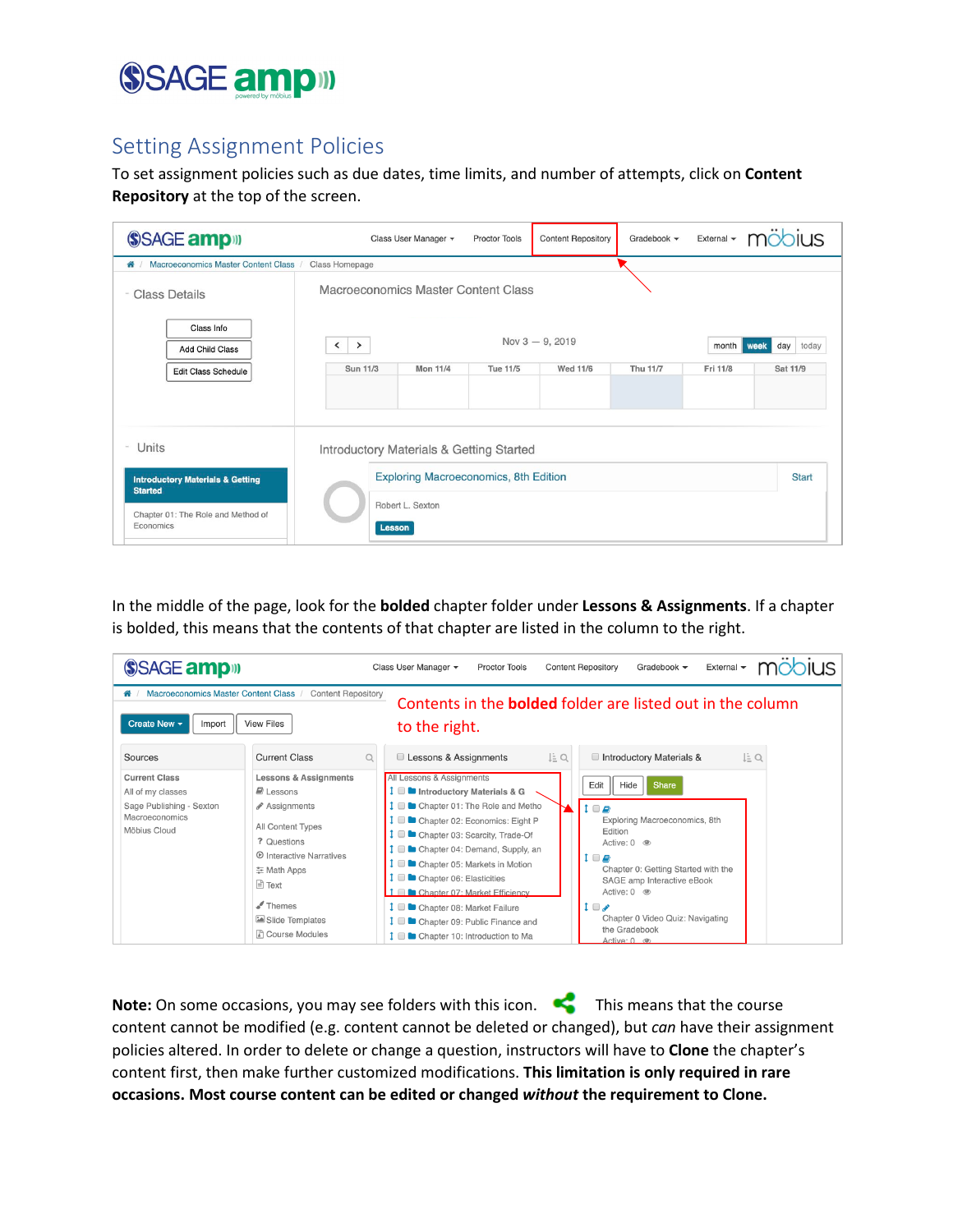### SSAGE ampill

To set an assignment's policies, select the assignment and click **Edit.** 

2. Click **Edit** to change the assignment policies.



1. Click on the assignment.

#### Then, click on **3. Set Policies**.

Ñ

| SSAGE amp <sup>11</sup>                      | möh<br><b>JIUS</b><br><b>Content Repository</b><br>Gradebook -<br>External $\blacktriangledown$<br>Class User Manager +<br><b>Proctor Tools</b> |
|----------------------------------------------|-------------------------------------------------------------------------------------------------------------------------------------------------|
| ← / Macroeconomics Master Content Class      | Assignment Editor                                                                                                                               |
| 2. Select Questions<br>1. Choose Name        | 3. Set Policies                                                                                                                                 |
| Assignment name                              | Chapter 0 Video Quiz: Navigating the Gradebook                                                                                                  |
| Short name                                   |                                                                                                                                                 |
| Description                                  | Review the video and answer the following quiz questions.                                                                                       |
| $+$ Text to show at the head of<br>each page |                                                                                                                                                 |
| + Text to show on the results<br>page        |                                                                                                                                                 |

Here, instructors are able to set assignment attributes such as setting their assignments to anonymous practice. Anonymous practice allows for students to complete assignments *WITHOUT* results being recorded in the gradebook. For more information on assignment attributes and setting assignment policies, please visit:

[https://www.digitaled.com/support/help/html/MobiusInstructor/ch06.html#ManagingAssignments\\_Ass](https://www.digitaled.com/support/help/html/MobiusInstructor/ch06.html#ManagingAssignments_AssignmentEditorStep3SetPolicies) [ignmentEditorStep3SetPolicies](https://www.digitaled.com/support/help/html/MobiusInstructor/ch06.html#ManagingAssignments_AssignmentEditorStep3SetPolicies)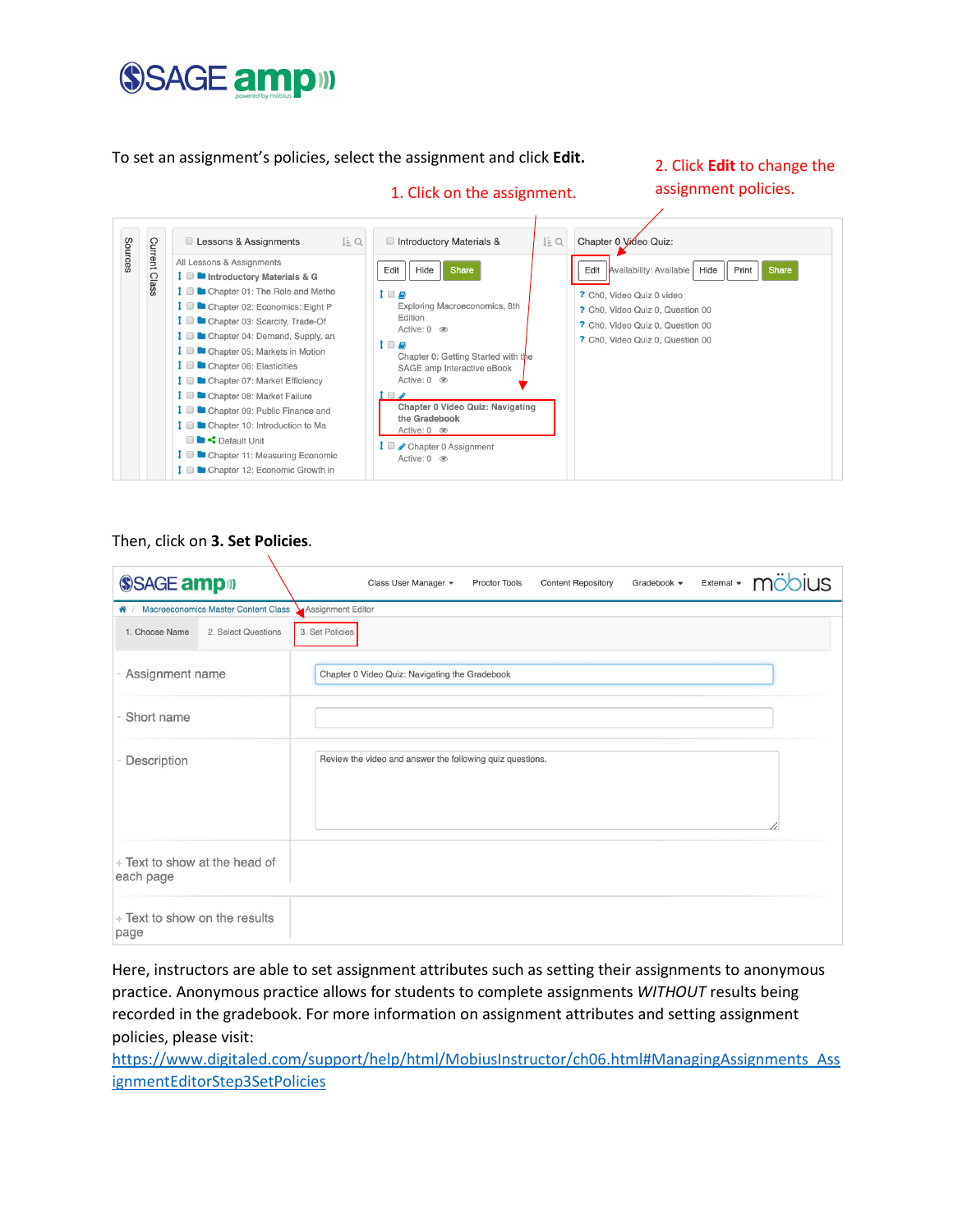# SSAGE ampill

### Editing Assignment Policies

Next, scroll down to **General Policies** to set **Maximum Attempts** and **Time Limit**. Below that section, under **Scheduling & Visibility**, instructors can set **Start Date** and **End Date**.

| - General Properties                                | Unlimited v<br><b>Maximum Attempts:</b>                                               |                                                                                                                                                   |  |  |  |  |  |
|-----------------------------------------------------|---------------------------------------------------------------------------------------|---------------------------------------------------------------------------------------------------------------------------------------------------|--|--|--|--|--|
|                                                     | The maximum number of times that a student can start a new version of the assignment. |                                                                                                                                                   |  |  |  |  |  |
|                                                     | <b>Time Limit:</b><br>minutes                                                         |                                                                                                                                                   |  |  |  |  |  |
|                                                     | blank for unlimited.                                                                  | The student will not be allowed to navigate to the next question once the time limit is reached, but will be able to submit the assignment. Leave |  |  |  |  |  |
|                                                     | Passing Score:<br>out of 5.0                                                          |                                                                                                                                                   |  |  |  |  |  |
|                                                     | Used for Advanced Policies and custom feedback.                                       |                                                                                                                                                   |  |  |  |  |  |
|                                                     | Question(s) Per Page<br>6<br>$\circledcirc$                                           |                                                                                                                                                   |  |  |  |  |  |
|                                                     | One Question Group Per Page<br>⊚                                                      | B                                                                                                                                                 |  |  |  |  |  |
|                                                     | The number of questions that will be displayed on each page of the assignment.        |                                                                                                                                                   |  |  |  |  |  |
|                                                     | ■ Visible (Master)                                                                    |                                                                                                                                                   |  |  |  |  |  |
| - Scheduling & Visibility                           |                                                                                       |                                                                                                                                                   |  |  |  |  |  |
|                                                     | If this is unchecked, this assignment will never be visible to students.              |                                                                                                                                                   |  |  |  |  |  |
|                                                     | Start Date:                                                                           | <b>THE</b>                                                                                                                                        |  |  |  |  |  |
|                                                     | Students will not be able to start the assignment until this date.                    |                                                                                                                                                   |  |  |  |  |  |
|                                                     | End Date:<br>mm clear                                                                 |                                                                                                                                                   |  |  |  |  |  |
| Students must complete the assignment by this date. |                                                                                       |                                                                                                                                                   |  |  |  |  |  |
|                                                     | Save & Close<br>Save<br>Cancel                                                        |                                                                                                                                                   |  |  |  |  |  |
|                                                     |                                                                                       |                                                                                                                                                   |  |  |  |  |  |

Use **Save & Close** or **Save** when you are ready to save your assignment policies.

- **Maximum Attempts** Instructors can set a maximum number of attempts between one and five or Unlimited. If students exceed the maximum designated number, students can **Request exception**, and instructors can consider and give approval for one more attempt at the assignment.
- **Time Limit** If there is a time limit set for an assignment, students will see the Time Remaining during the course of completing the assignment. When the time limit expires, the system will not allow the student to answer any more questions. However, the student can still submit the assignment for grading. As students approach the time limit, a pop-up window warns them of their remaining time.
- **Start and End Dates** These dates and times govern the availability of the assignment to students. Before and after the indicated availability window, the assignment is displayed and viewable on the Class Homepage, however, it cannot be selected and accessed.